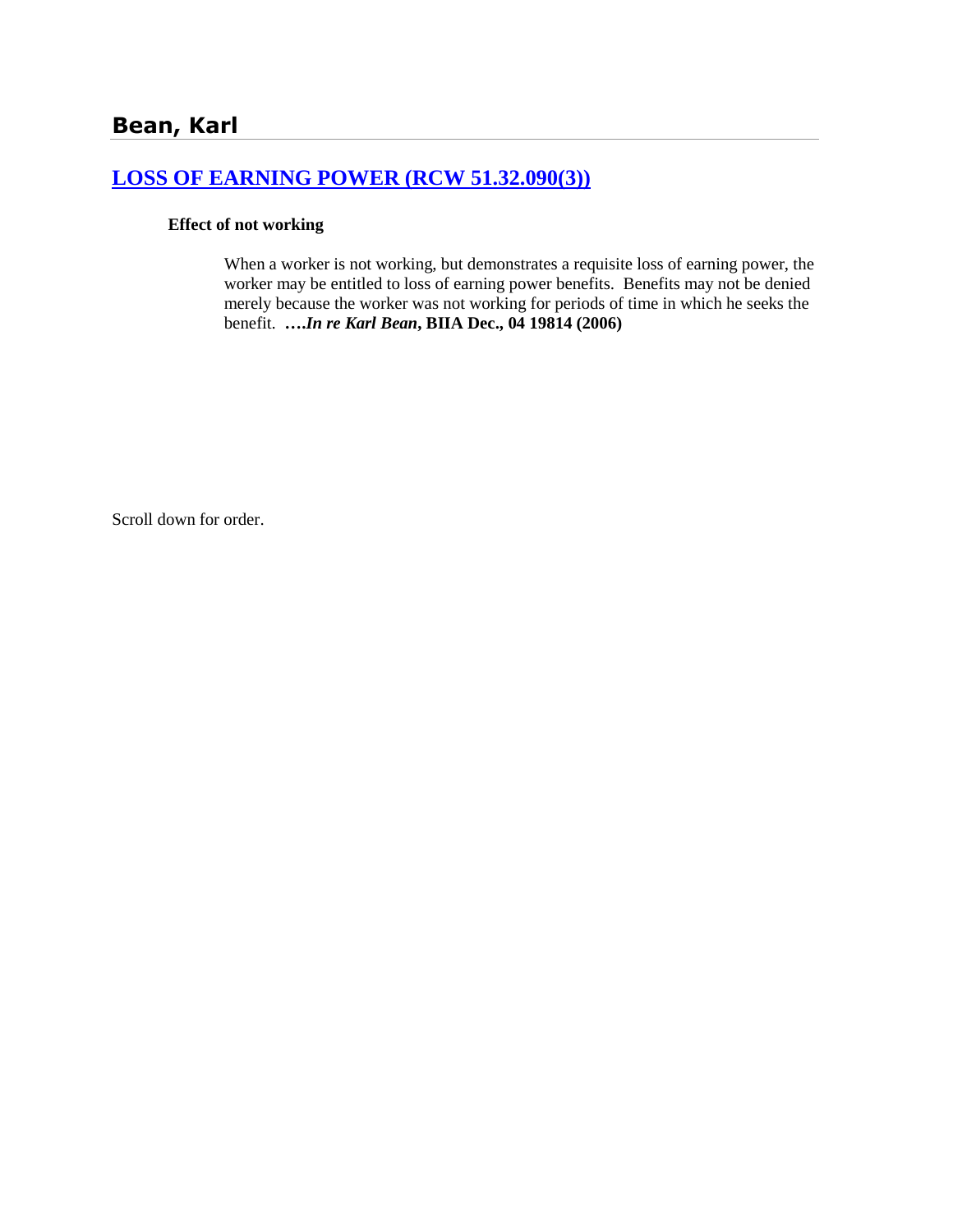# **BEFORE THE BOARD OF INDUSTRIAL INSURANCE APPEALS STATE OF WASHINGTON**

**)**

1

**IN RE: KARL D. BEAN ) DOCKET NOS. 04 19814 & 05 15615**

**CLAIM NO. Y-534856 ) DECISION AND ORDER**

APPEARANCES:

2

Claimant, Karl D. Bean, by Robinson & Kole, P.S., Inc., per Dennis A. Kole

Employer, Canfor USA Corp., by TOC Management Services, per Joanne Collier

Department of Labor and Industries, by The Office of the Attorney General, per Kerena A. Higgins, Assistant

**Docket No. 04 19814:** Karl D. Bean, the claimant, filed a protest with the Department of Labor and Industries on January 27, 2004, from an order of the Department of Labor and Industries dated December 2, 2003. In this order, the Department affirmed its November 6, 2003 order wherein the Department held Mr. Bean's claim open and paid benefits for loss of earning power for the period September 29, 2003 through October 1, 2003, but ended time loss compensation benefits and loss of earning power benefits effective October 1, 2003, for the stated reason that Mr. Bean's employment was terminated. The Department forwarded Mr. Bean's protest to the Board of Industrial Insurance Appeals on October 11, 2004. The Department order is **REVERSED AND REMANDED**.

**Docket No. 05 15615:** Mr. Bean filed an appeal with the Board on May 24, 2005, from an order of the Department dated May 18, 2005. In this order, the Department denied time loss compensation benefits for the period December 3, 2003 through March 28, 2005, for the stated reason that Mr. Bean was able to work. The Department order is **REVERSED AND REMANDED**.

# **PROCEDURAL AND EVIDENTIARY MATTERS**

In a Proposed Decision and Order issued on October 6, 2005, the industrial appeals judge reversed and remanded the Department orders dated December 2, 2003 and May 18, 2005. The industrial appeals judge directed the Department to: deny time loss and loss of earning power compensation for the period October 2, 2003 through October 8, 2003; pay time loss compensation for the period October 9, 2003 through December 29, 2003; and deny time loss and loss of earning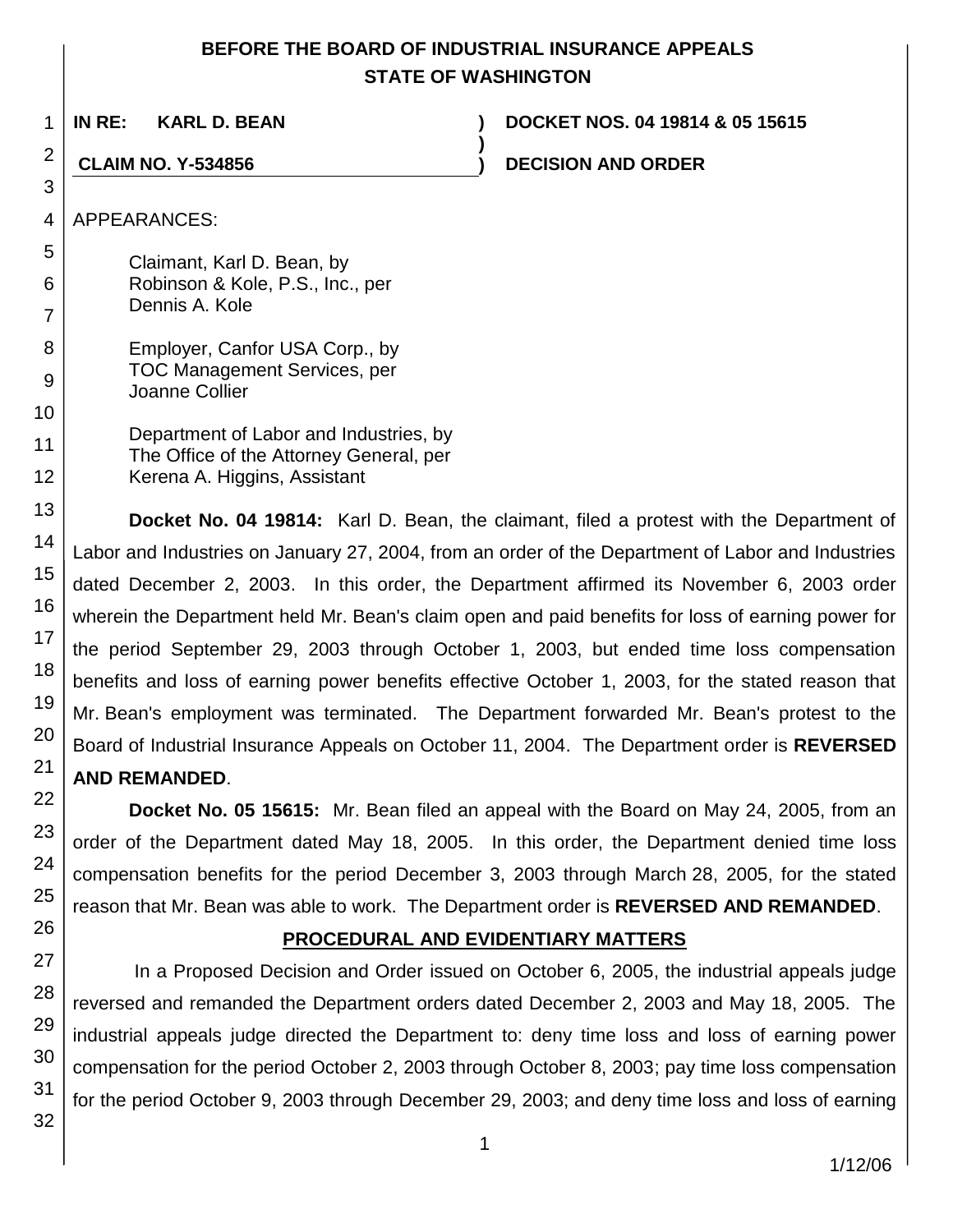1 2 3 power compensation for the period December 30, 2003 through March 28, 2005. Mr. Bean filed a timely Petition for Review to the Proposed Decision and Order. This matter is therefore before the Board for review and decision pursuant to RCW 51.52.104 and RCW 51.52.106.

4 5 The Board has reviewed the evidentiary rulings in the Board record. We find no prejudicial error in these rulings. The evidentiary rulings are affirmed.

#### **DECISION**

6

7 8 9 10 11 12 13 14 15 Although directing benefits for other periods, the industrial appeals judge denied Karl D. Bean loss of earning power benefits for October 2, 2003 through October 8, 2003, and for December 30, 2003 through March 28, 2005, for the sole reason that Mr. Bean was not working because he had been terminated from employment for insubordination. There appears no significant dispute over the facts. Mr. Bean asks only that we review the industrial appeals judge's legal conclusion denying loss of earning power compensation for the reason that Mr. Bean was not working. We agree with Mr. Bean that lack of employment, whether due to termination for cause or otherwise, does not preclude entitlement to loss of earning power compensation for periods during which sufficient lost earning capacity is otherwise shown.

16 17 18 19 20 21 22 23 24 25 26 Mr. Bean sustained this industrial injury to his low back on January 16, 2003, during the course of his employment with Canfor USA Corp., pulling green chain in a lumber mill. Gary McCallum, M.C., board certified in family medicine, provided treatment including medications, physical therapy, and epidural steroid injections. Before the injury, Mr. Bean had worked eight hours a day, five days a week. His wage was \$8.50 or \$9 an hour. Mr. Bean returned to work in a light duty position as a bar coder for \$8 an hour. He continued to experience back pain while doing this job, and he was provided with a chair and anti-fatigue mats. The chair helped, but the mats did not. Sometimes Mr. Bean did not put the mats down because they were dirty and he did not want to touch them. Mr. Bean continued to work two to three hours a day until October 1, 2003. On that day a supervisor told Mr. Bean to put the mats down. Mr. Bean refused and he was fired for insubordination. After being fired, Mr. Bean entered vocational retraining.

27 28 29 30 31 32 Dr. McCallum and Phillip Ballard, M.D., a certified neurologist who examined Mr. Bean on December 30, 2003, agreed that during the period October 2, 2003 through October 8, 2003, Mr. Bean would have been limited to a few hours per day of light duty work. The industrial appeals judge therefore determined that Mr. Bean would have continued to be employable in his light duty position for Canfor and would therefore not been entitled to full time loss compensation benefits, but would have been entitled to loss of earning power benefits had Mr. Bean not engaged in an act of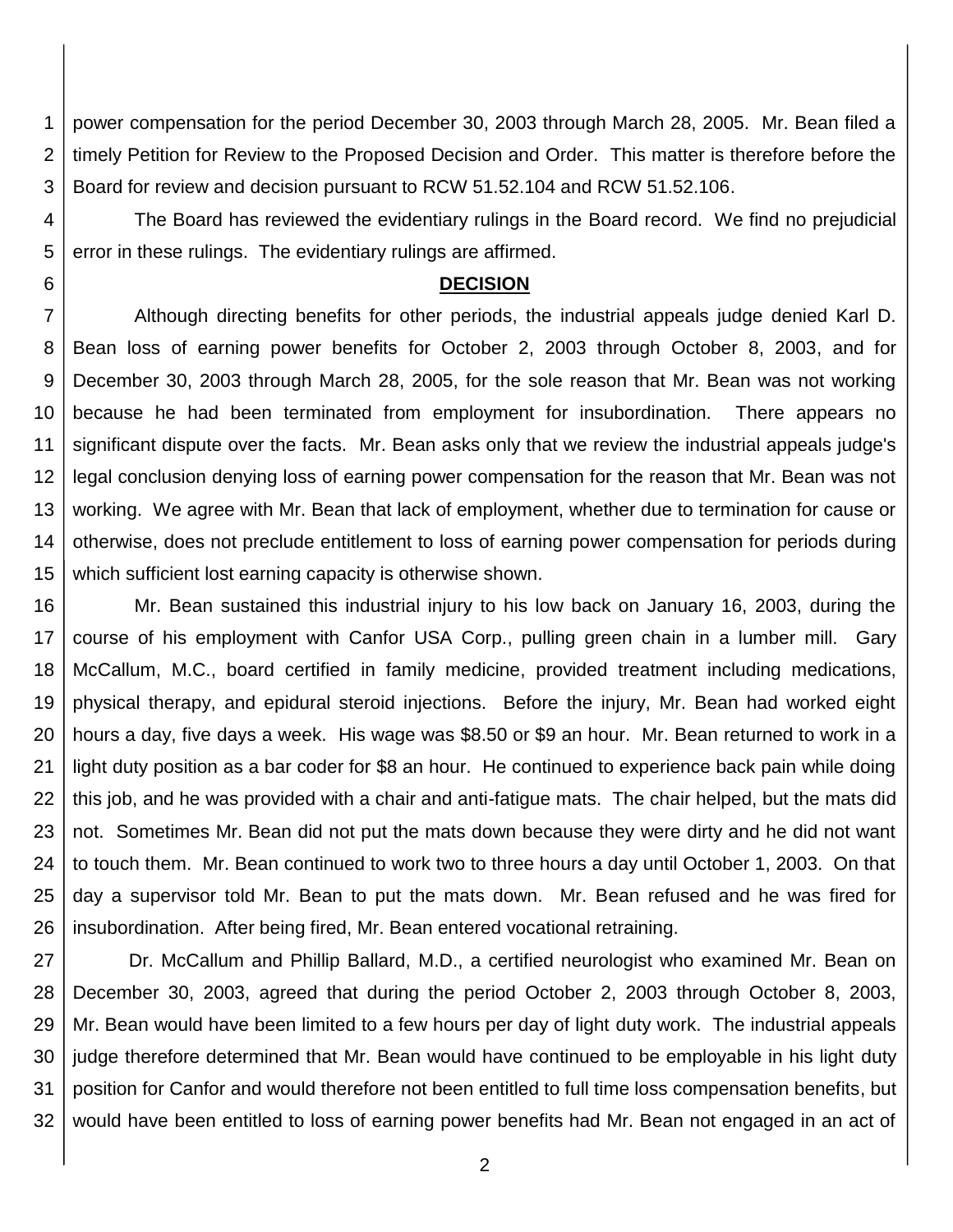1 2 3 4 5 insubordination on October 1, 2003, and been fired. The industrial appeals judge reasoned that Mr. Bean's termination on October 1, 2003, was the superseding cause for his inability to work between October 2, 2003 and October 8, 2003, and that Mr. Bean is not entitled to recover time loss or loss of earning power benefits for a period during which he was able to work, but through his own actions rendered himself unemployed.

6 7 8 9 10 11 12 The industrial appeals judge did find that Mr. Bean proved that he was entitled to time loss compensation for the period October 9, 2003 through December 29, 2003. Dr. McCallum testified that as of October 9, 2003, Mr. Bean had increased symptoms, including spasm, and that he was no longer physically able to work in his light duty position with Canfor. As of October 9, 2003, Mr. Bean would not have been employable at Canfor even if he had not been fired, and even if the position as a bar coder was still available to him. On October 9, 2003, the industrial injury became the proximate cause of Mr. Bean's inability to work.

13 14 15 16 17 18 19 20 21 22 23 24 25 26 Finally, the industrial appeals judge determined that Mr. Bean did not prove that he was unable to work between December 30, 2003 and March 28, 2005. On December 30, 2003, Dr. Ballard examined Mr. Bean. Mr. Bean's symptoms had decreased. For example, he had no muscle spasm. The industrial appeals judge reasoned that because Dr. McCallum's opinion that Mr. Bean was unable to engage in work as a bar coder was premised upon his exhibiting spasm and increased symptoms, the resolution of this temporary exacerbation by December 30, 2003, would have resulted in Mr. Bean again being employable in a light duty position for two or three hours a day. Dr. McCallum did not testify that he examined Mr. Bean after October 9, 2003, or that Mr. Bean had any exacerbations in his condition after December 30, 2003. Again, the industrial appeals judge determined that the reason Mr. Bean was not working as of December 30, 2003, was Mr. Bean's insubordination at work and consequent discharge from employment. The industrial appeals judge determined that as of December 30, 2003, Mr. Bean was employable as a bar coder, but he had voluntarily disqualified himself for continued employment by his refusal to comply with his employer's reasonable instructions.

27 28 29 30 31 32 We have previously found, in RCW 51.32.090, that there is no requirement that an injured worker must be actually working in order to receive loss of earning power compensation to which the worker would otherwise be entitled. *In re Ralph Faulder, Jr.*, BIIA Dec., 94 2765 (1996). RCW 51.32.090(1) and (2) provide full rate time loss compensation when "disability" from employment is temporary but total. Where earning power at any kind of work has been restored to earning power at the time of injury, time loss compensation ceases. We agree, as does Mr. Bean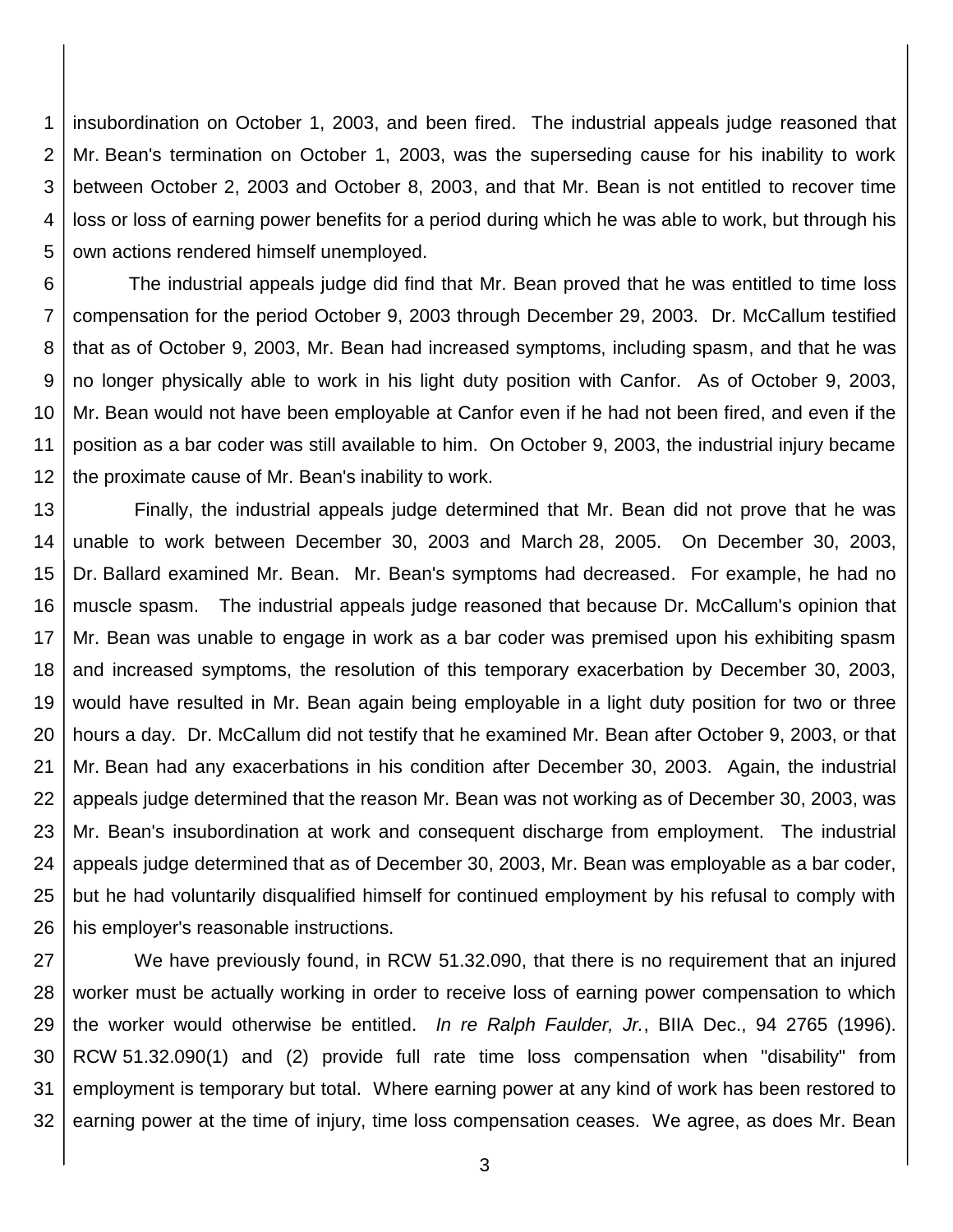1 2 3 4 5 6 7 8 9 10 11 12 13 14 15 16 17 explicitly in his Petition for Review, that he is not entitled to full time loss compensation for periods other than those already directed by the industrial appeals judge. The issue for decision here concerns only loss of earning power compensation. Where earning power is partially restored, RCW 51.32.090(3)(a)(ii) provides that for claims for injuries occurring on or after May 7, 1993, if a worker is indeed working during the period of contended loss of earning power, the actually-earned wages may serve as the basis for computing the loss of earning power compensation without going further to consider whether those wages indeed reflect maximum earning capacity at the time. The worker may receive eighty percent (80%) of the difference between these wages and earning power at the time of injury. However, the total of the compensation payments and wages earned during the period may not exceed one hundred fifty percent (150%) of the full time loss compensation rate. The statute further provides: "the payments may not be less than the worker would have received if (a)(i) of this subsection had been applicable to the worker's claim." The referenced portion, (a)(i) of the subsection, provides that for claims arising for injuries that occurred before May 7, 1993, the loss of earning power compensation is time loss compensation "in the proportion which the new earning power shall bear to the old." A further condition is stated in (3)(b), that in either instance, no loss of earning power compensation is payable unless "the loss of earning power shall exceed five percent."

18 19 20 21 22 23 24 Given the plain language of the statute, not reducing compensation to less than entitlement under (a)(i), we have no hesitance in holding that, where a worker is not working, but shows loss of earning power caused by the covered injury greater than five percent, the worker is to receive the percentage of time loss compensation that otherwise reflects the lost earning capacity. See also *In re Patricia Heitt,* BIIA Dec., 87 1100 (1989). We therefore find that the Department's orders are incorrect insofar as they deny Mr. Bean loss of earning power compensation solely because he was not working during periods of contended entitlement.

25 26 27 28 29 30 31 32 On the other hand, we recognize that a worker may terminate, or be properly terminated from, employment **following** upon a period in which the worker's earning power compensation had been previously calculated under RCW 51.32.090(3)(a)(ii) – using the eighty percent of difference between earning capacity at injury and present wage method. This is the circumstance in Mr. Bean's case. In such circumstances, we perceive no basis in the law for continuing to calculate loss of earning power compensation under the eighty percent method – *i.e.*, based upon what the worker's actual earnings would have been had he or she maintained the particular lesser paying employment. In clear statutory terms, that particular method is premised upon the "actual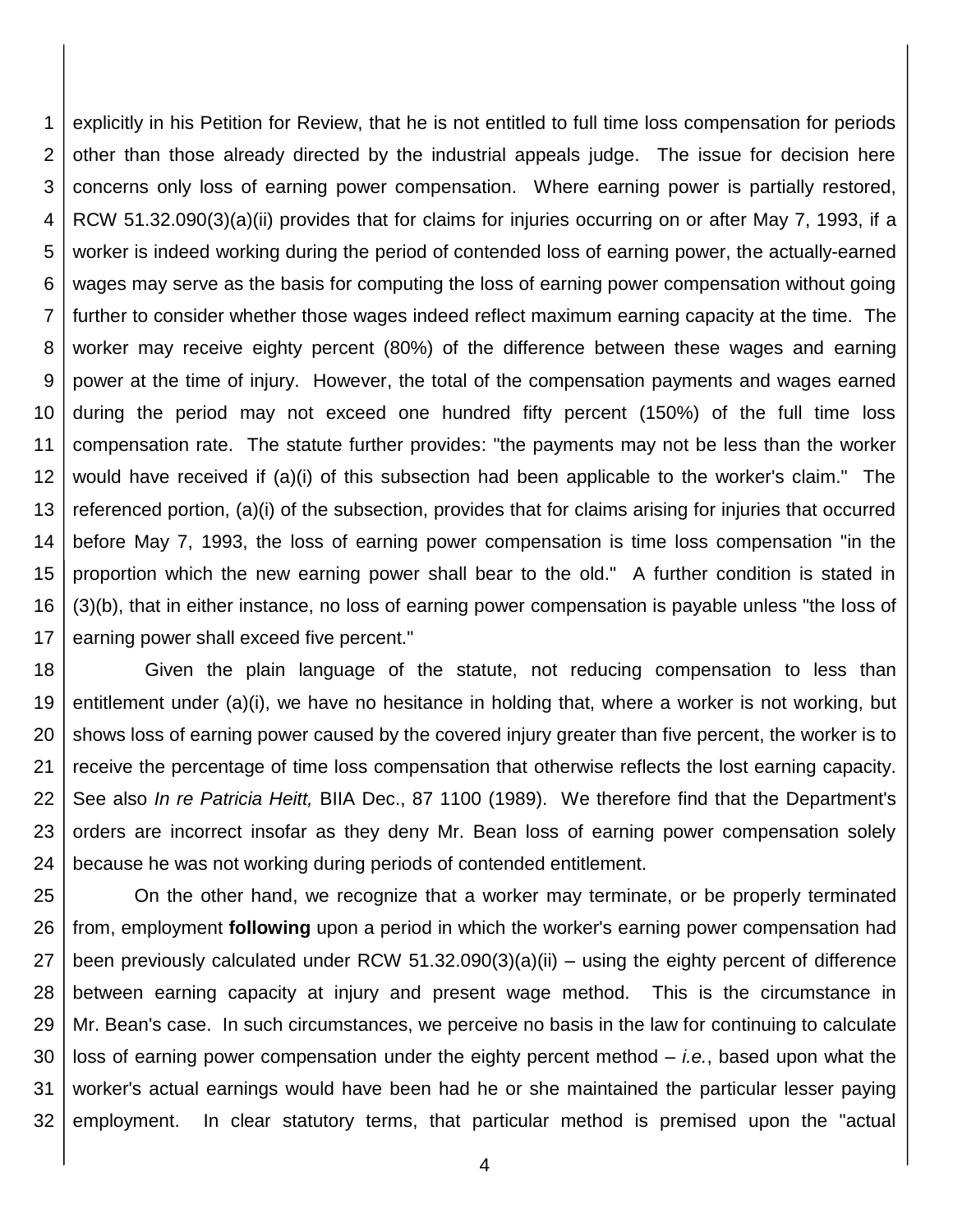1 2 3 4 5 6 7 8 9 10 11 difference between the worker's **present** wages and earning power at the time of injury." RCW 51.32.090(3)(a)(ii) (Emphasis added.) Without **present** wages, the method is inapplicable. Not only is this apparent from a plain reading of the statute, this is also consistent with what we believe to be policy presumptions underlying in the legislation: (a) that, if a worker is indeed working, the worker is likely to be attempting to work at or near maximum earning capacity within the limits imposed by his or her injury; and (b) such efforts should be recognized by allowing for potentially greater compensation when the worker does return to, and while he or she remains in, the labor force – this being a primary goal of our workers' compensation system. In any event, we believe the statutory scheme is clear – where there is five percent or greater loss of earning capacity, but the injured worker is not in fact working, then  $(3)(a)(i)$  must apply – compensation is the time loss rate "in proportion which the new earning power shall bear to the old." *Heitt.*

12 13 14 15 16 17 18 19 20 21 We remand this matter to the Department to provide the time loss compensation directed by the industrial appeals judge. We also remand the matter to the Department to consider Mr. Bean's entitlement to loss of earning power compensation even though he was not actually employed during the period October 2, 2003 through October 8, 2003, and during the period December 30, 2003 through March 28, 2005. It may be practical or otherwise reasonable for the Department to determine Mr. Bean's earning capacity during these periods by way of inference from his hours and hourly earnings in lighter duty employment as a bar coder. However, since Mr. Bean was not employed actually during these periods, it is not statutorily required that the Department limit its determination of Mr. Bean's earning capacity during these periods to his earnings in the bar coder position.

22 23 24 We have considered the Proposed Decision and Order and Mr. Bean's Petition for Review. Based on a thorough review of the record before us, we make the following Findings of Fact and Conclusions of Law.

#### **FINDINGS OF FACT**

1. On January 30, 2003, the claimant, Karl D. Bean, filed an application for benefits with the Department of Labor and Industries, wherein he alleged that he sustained an industrial injury on January 16, 2003, while in the course of employment with Canfor USA Corp. On February 6, 2003, the Department allowed the claim. On November 6, 2003, the Department issued an order in which it provided loss of earning power benefits for the period September 29, 2003 through October 1, 2003, and ended time loss compensation and loss of earning power benefits October 1, 2003, for the stated reason that Mr. Bean's employment was terminated. Mr. Bean protested that order within sixty days of its issuance. On December 2, 2003, the Department issued an order in

25

26

27

28

29

30

31

32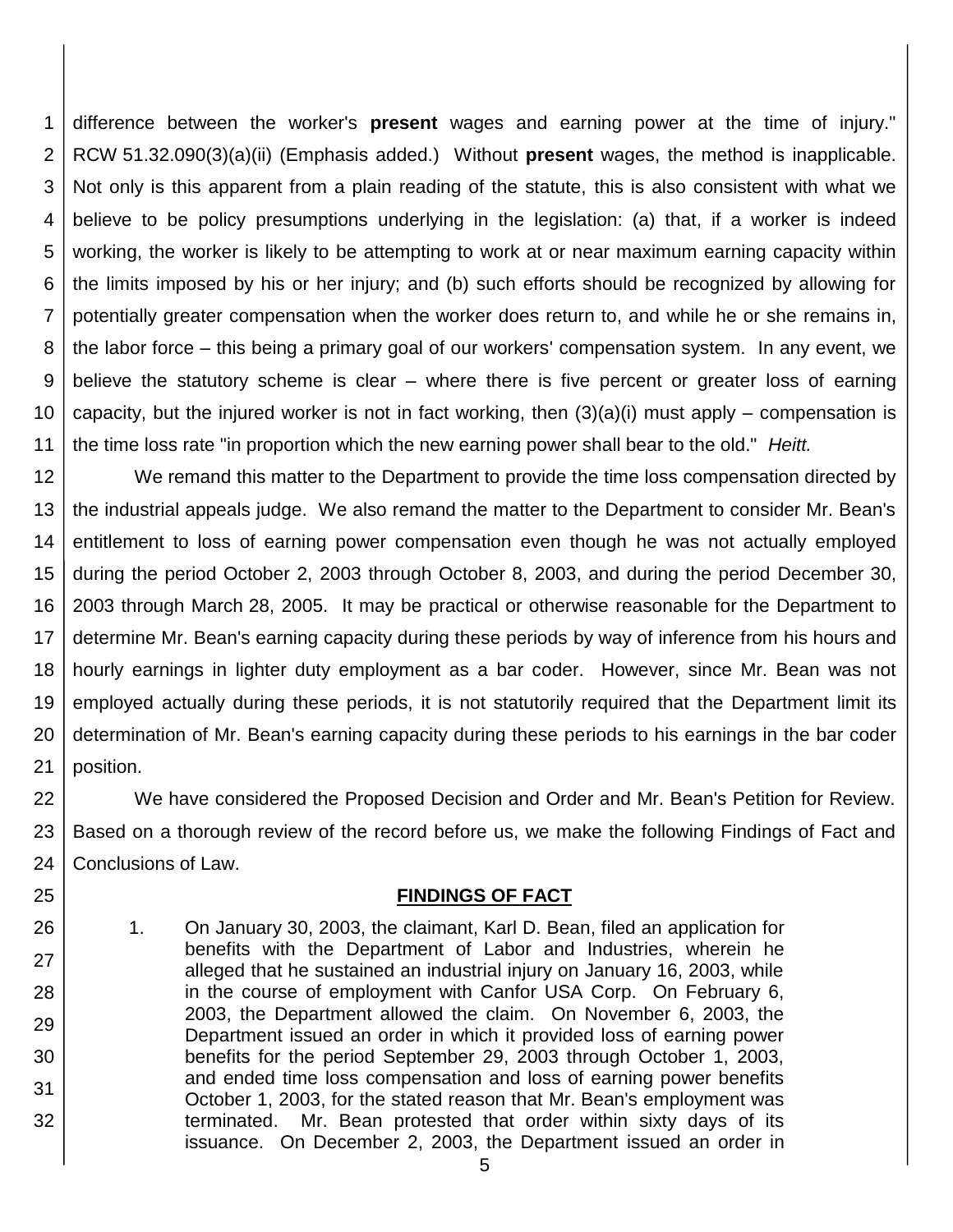which it affirmed the order dated November 6, 2003. On January 27, 2004, Mr. Bean protested the order dated December 2, 2003. On October 11, 2004, the Department forwarded the protest to the Board of Industrial Insurance Appeals as a direct appeal. On October 13, 2004, the Board issued an Order Granting Appeal and assigned it Docket No. 04 19814.

2. On May 18, 2005, the Department issued an order in which it denied Mr. Bean time loss benefits for the period December 3, 2003 through March 28, 2005. On May 24, 2005, Mr. Bean appealed the order to the Board of Industrial Insurance Appeals. On June 8, 2005, the Board issued an Order Granting Appeal and assigned it Docket No. 05 15615.

1

2

3

4

5

6

7

8

9

10

11

12

13

14

15

16

17 18

19

20

21 22

23

24

25

26

27

28

29

30

31

- 3. Karl D. Bean is 48 years old. He has an eleventh grade education. On January 16, 2003, Mr. Bean sustained an injury to his low back while working for Canfor USA Corp., pulling green chain. At the time of his injury, Mr. Bean worked eight hours a day, five days a week and earned \$8.50 an hour.
- 4. The industrial injury caused Mr. Bean to have a low back sprain/strain.
- 5. During the period October 2, 2003 through October 8, 2003, Mr. Bean was limited by the residuals of his industrial injury, which caused him to be unable to perform the work he was performing at the time of his industrial injury. He was able to work at least two hours a day, five days a week at the light duty job of bar coder for Canfor USA Corp. He would have been paid \$8 an hour for this work.
- 6. On October 1, 2003, Mr. Bean committed an act of insubordination at work. He refused to place down anti-fatigue mats that had been recommended by an occupational therapist and provided by his employer. The employer responded by terminating Mr. Bean's employment.
- 7. Had Mr. Bean not committed an act of insubordination at work on October 1, 2003, he would have continued to be employed as a bar coder from October 2, 2003 through October 8, 2003.
- 8. Throughout the period October 9, 2003 through December 29, 2003, Mr. Bean experienced an exacerbation of his industrial injury that was manifested by spasm in his low back. During this time Mr. Bean was precluded by the residuals of his industrial injury from engaging in any reasonably continuous, gainful employment, including light duty work as a bar coder.
- 9. As of December 30, 2003, Mr. Bean no longer manifested spasm in his low back, and had returned to the physical condition he had been in as of October 8, 2003.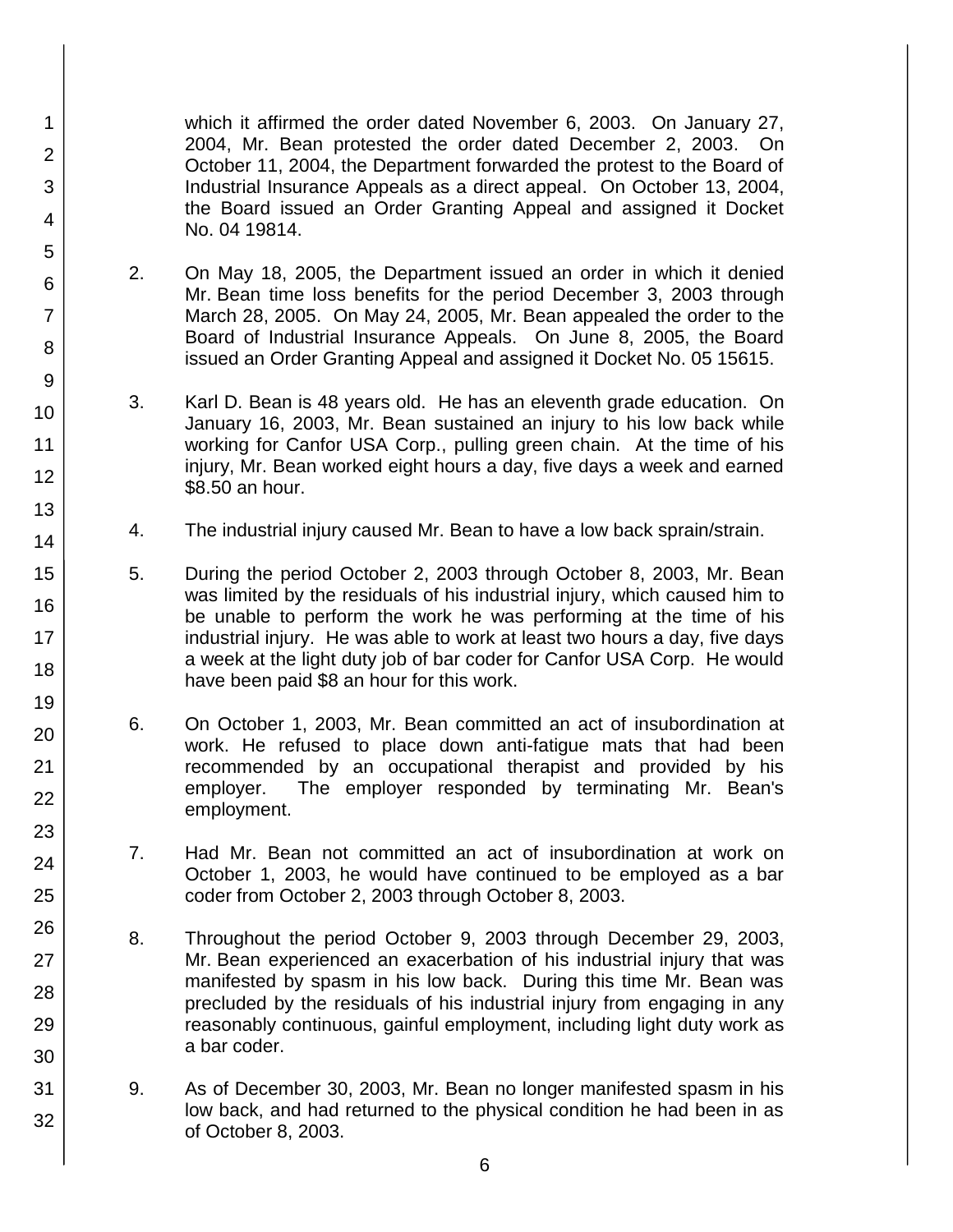10. Throughout the period December 30, 2003 through March 28, 2005, due to the effects of his industrial injury, Mr. Bean was incapable of performing the work in which he was employed at the time of the industrial injury. He was during this period capable of working at least two hours a day, five days a week as a bar coder for Canfor. During this period of time Mr. Bean would have continued to be employed in his position as a bar coder had he not committed an act of insubordination on October 1, 2003.

### **CONCLUSIONS OF LAW**

- 1. The Board of Industrial Insurance Appeals has jurisdiction over the parties to and the subject matter of these appeals.
- 2. Mr. Bean was not entitled to full time loss compensation benefits pursuant to RCW 51.32.090 for the period October 2, 2003 through October 8, 2003.
- 3. The fact that Mr. Bean was not employed during the period October 2, 2003 through October 8, 2003, does not legally preclude Mr. Bean from entitlement to loss of earning power benefits pursuant to RCW 51.32.090(3). Mr. Bean's loss of earning power benefits, if any, during this period should be calculated by multiplying his time loss rate by the percentage of lost earning capacity when comparing his earnings at the time of injury to his earning capacity during the period October 2, 2003 through October 8, 2003, if such loss is five percent or greater.
- 4. Mr. Bean was entitled to full time loss compensation for the period October 9, 2003 through December 29, 2003, pursuant to RCW 51.32.090.
- 5. Mr. Bean was not entitled to full time loss compensation for the period December 30, 2003 and March 28, 2005, pursuant to RCW 51.32.090.
- 6. The fact that Mr. Bean was not employed during the period December 30, 2003 through March 28, 2005, does not legally preclude Mr. Bean from entitlement to loss of earning power benefits pursuant to RCW 51.32.090(3). Mr. Bean's loss of earning power benefits, if any, during this period should be calculated by multiplying his time loss rate by the percentage of lost earning capacity when comparing his earning at the time of injury to his earning capacity during the period December 30, 2003 through March 28, 2005.
- 7. The Department orders dated December 2, 2003 and May 18, 2005, are incorrect and are reversed. These matters are remanded to the Department with directions to: affirm payment of loss of earning power benefits to Mr. Bean for the period September 29, 2003 through October 1, 2003; provide Mr. Bean full time loss compensation for the period October 9, 2003 through December 3, 2003; and deny full time loss compensation, but consider loss of earning power compensation entitlement regardless of whether Mr. Bean was actually employed, for

1

2

3

4

5

6

7

8

9

10

11

12

13

14

15

16

17

18

19

20

21 22

23

24

25

26

27

28

29

30

31